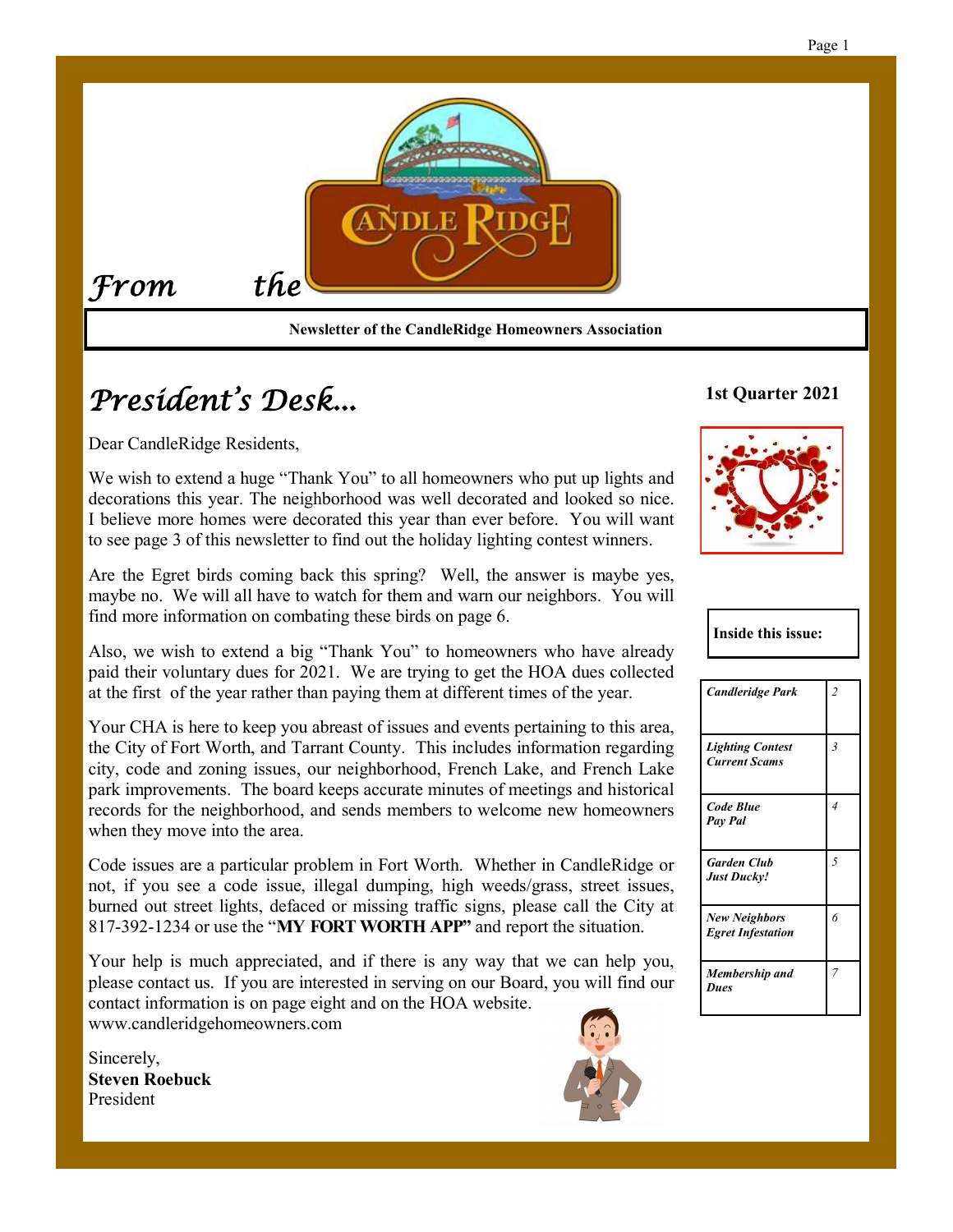*In the Park...*



- 1. Phase I of the bridge erosion project was completed late fall, and the result looks AMAZING! Phase II will focus on the area just adjacent to the bridge and will relocate the monument/benches, add a nice landscape bed, and improve drainage. The start date for this has not been set yet.
- 2. Massive tree trimming has just been completed in the greenbelt areas and around the park/lake... Lookin' Good! Springtime will put us back on the regular maintenance schedule.
- 3. The lake fountain cannot be repaired. The city is making plans for it to be replaced again.
- 4. Last year a turtle study was performed by UTA on French Lake's sick turtle population. As part of an outside of classroom curriculum, this study was repeated. No sick turtles were reported.
- 5. Prior to the erosion project, we had one nutria and two beavers present at the lake. One beaver died, and no nutria have been seen in months
- 6. Call 911 to report suspicious people, vehicles, or activities, especially the shooting of squirrels, the hunting of ducks/geese, or people carrying pet crates. Try to get descriptions of the people, the vehicles, and their license plate numbers. Notify a board member of the incident too.
- 7. Maintain preparedness for occasional coyotes roaming the neighborhood by protecting your pets.
- 8. Keep your dog(s) on an escape free leash, not a rope. Many of our ducks fell victim to dogs on rope leashes which came untied or broke. Bag receptacles are provided for your use to clean up after your pets. These receptacles are for CLEAN bags only. Protect your pets from frigid temps this winter by bringing them inside or by providing a warm shelter if they remain outdoors.
- 9. Warmies, coffee, or cocoa will help with the winter temperatures—SIP and STROLL.
- 10. To residents whose efforts contribute to the beauty of our park and to those that provide watchful eyes reporting suspicious activity, THANK YOU and KEEP UP THE GOOD WORK. If you are interested in helping with our park or have other inquiries, please email parks@candleridgehomeowners.com.

**Dana Wells**, Park Coordinator

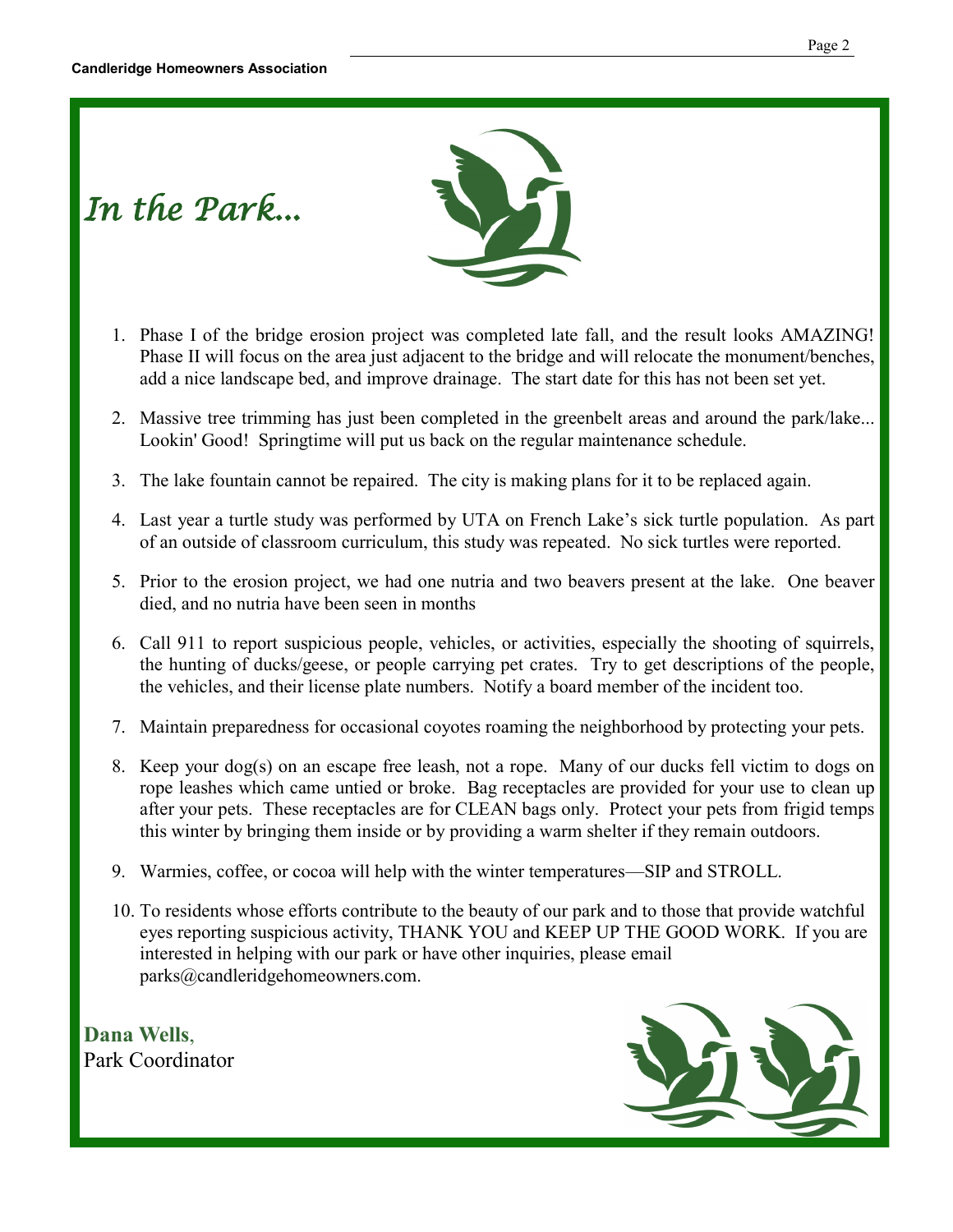**YYYYYYYYYYY** 

**2000 - 2000 - 2000 - 2000 - 2000 - 2000 - 2000 - 2000 - 2000 - 2000 - 2000 - 2000 - 2000 - 2000 - 2000 - 2000** 

# 

# Holiday Lighting Contest Winners

1st Place : 7121 Wind Chime—\$100 2nd Place: 4316 Pheasant Walk—\$75 3rd Place: 4700 Foxfire Way—\$50 Honorable Mention: 7420 Fuller—\$25



A

**City Code: All outdoor lights need to be down 90 days after being put up!** 

# **Current Scams—Be Informed**

The City of Fort Worth voted on December 1, 2020 to extend the city COVID-19 mandate for face coverings until March 2, 2021.

### **Avoid COVID-19 Vaccine Scams**

- You can't pay to put your name on a list to get the vaccine!
- You can't pay to get early access to the vaccine!
- No one will call about getting the vaccine and request your social security number, credit card number, or bank account number!

### **Avoid CARES Act/Stimulus Payment Scams:**

- The government. will not ask you to pay up front to get your stimulus money.
- The government will not call, text, email, or contact you on social media to get your social security number, bank account number, or credit card number. This call is a SCAM!
- There is no such thing as getting your money early. Anyone telling you this is trying to scam you.
- Report fraud to: reportfraud.ftc.gov

### **Avoid Apple/Amazon Scams:**

If you get a recorded phone call saying there is something wrong with your Amazon account or a phone call from an "Apple" rep saying there has been suspicious activity in your Apple iCloud Account, hang up immediately; the person is trying to get into your bank account and steal your money. Apple or Amazon will only contact you through your registered email.

Please report gunfire, car racing, loitering in the park after 9 PM, suspicious people, Peeping Tom's, or people checking door handles of cars to 911. You can also file an online report at: police.fortworthtexas.gov

Get involved, stay informed, and consider joining our COPs program at police.fortworthtexas.gov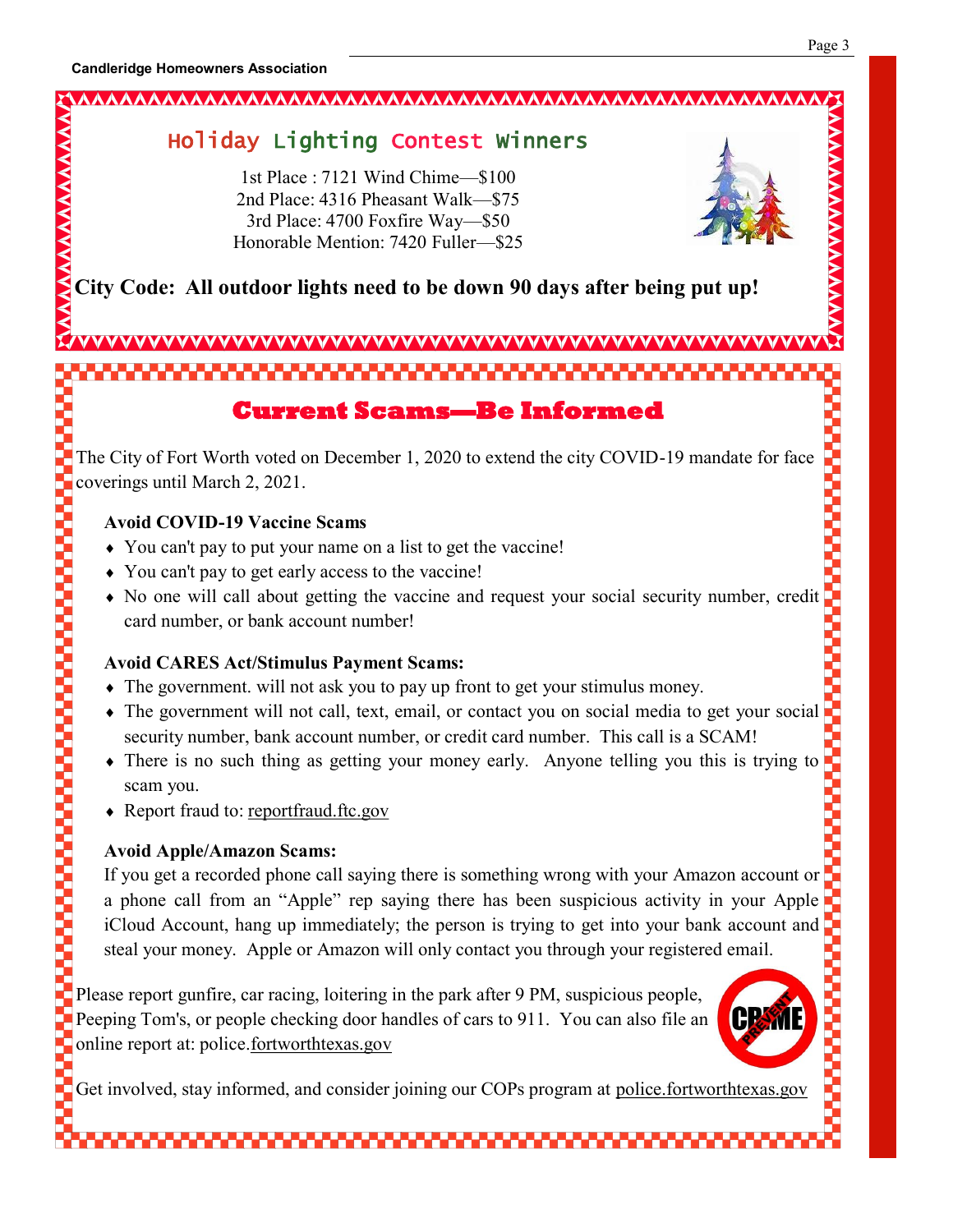#### <u> Martin Santan Martin Santan Santan Sa</u> ta 1999 yang kalendar Sebagai Pada Sebagai Pada Sebagai Pada Sebagai Pada Sebagai Pada Sebagai Pada Sebagai Pa





### SIX FINALISTS NAMED FOR POLICE CHIEF POSITION

The City of Fort Worth has selected six finalists to succeed the retiring Police Chief Ed Kraus. They were selected from among 50 respondents to a national search. The details of the interview process and future introductory events will be announced soon by the City Manager's office. The six finalists comprise four very experienced officers from locations other than Fort Worth and two who hold key positions within the Fort Worth Police ranks.

**WENDY BAIMBRIDGE:** Since March 2017 she has served as the assistant chief of the Houston Police Department, having been with HPD since 1992. She holds a Master of Arts degree in Sociology from the University of Houston-Clear Lake and a BBA degree from the University of Houston.

**TROY GAY:** He has been with the Austin Police Department since 1991, serving as Assistant Chief since January 2013. He holds a Bachelor's Degree from Texas State University, performed graduate work in criminal justice at the University of Virginia, and is a graduate of the FBI National Academy.

**CHRISTOPHER C. JONES:** He has a BA degree in Criminal Justice from the University of Nevada, Las Vegas and is a graduate of the FBI National Academy. Since February 2020 he has served as the Las Vegas Municipal Police Department's Assistant Sheriff.

**DERICK D. MILLER:** He has served 28 years with the Carrollton Police Department where he has been Chief of Police since November 2017. He holds a MA degree in Criminology and Criminal Justice from UTA and a graduate certificate in Criminal Justice Education from the University of Virginia.

NEIL NOAKES: He holds an MS degree in Criminal Justice and Criminology from TCU as well as a Bachelor's Degree in Criminal Justice Administration from Tarleton State University. His current position is Deputy Chief of the Fort Worth Police Department.

## **Marty Moskowitz,**

Acting COP Captain

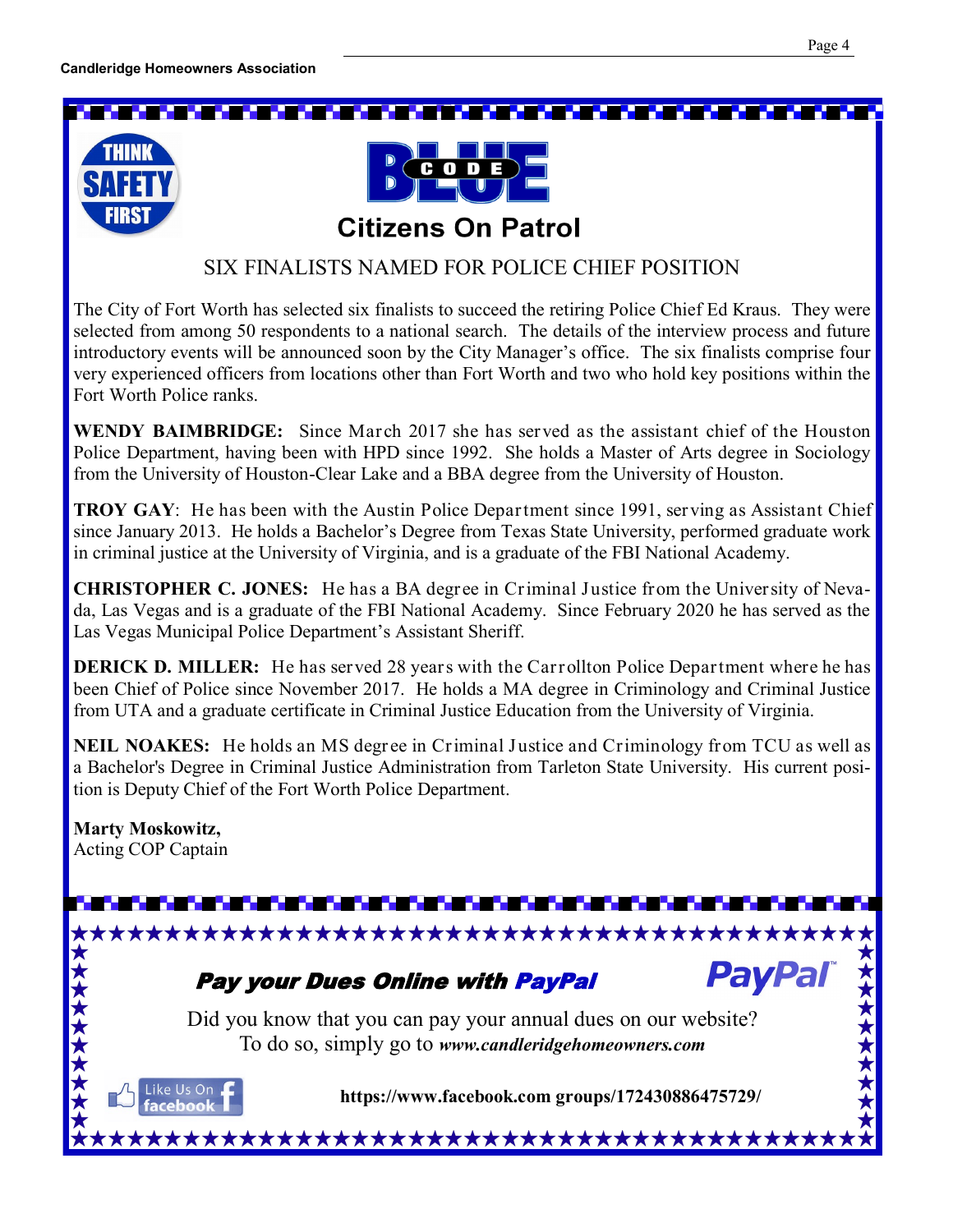



returned as usual in late October bringing with them their entertaining habits and soothing sound making. During the winter months, our feathery friends prefer to stay closer to the lake or in the water. Being there provides not only added warmth but also safety from predators which are more prevalent this time of year. Because ducks stay extra hungry during this time, they appreciate supplemental feed to help them survive the season. They were so excited to get to play in the recent SNOW that we got. Since then, a large number of seagulls have been hanging around the lake. They are so pretty to see gathered together. We are very thankful to all of our continued supporters who provide food or make monetary contributions so that nutritional supplemental food can be purchased. Our feathery friends ask that you watch out for them by driving slowly and with caution in streets and alley ways.

HAPPY NEW YEAR QUACKS to all!

QUACKY FACTS: Ducks have an array of impressive eye features. They have excellent vision, and since their eyes are on the sides of their heads, they have a field of vision of almost 340 degrees. Due to the shape of their eyes, they can see objects near and far simultaneously. Finally, ducks can see in color!

**Dana Wells**, The Duck Lady

# *CandleRidge Garden Club*

third Tuesday of the month at St Matthew's Lutheran Church located at Granbury Road at Welch. Our current members are meeting on Zoom or meeting where members can be outside and socially distanced.

Our next meeting and topics are : March 16—Famous Begonia Houses April 30—Historic Gardens of Thistle Hill May 18—To Be Announced

Garden Club meetings will be from January through May 2021. Members normally meet at 7:00 PM the<br>
third Tuesday of the month at St Matthew's Lutheran Church located at Granbury Road at Welch. Our<br>
current members are meet We welcome everyone, living in CandleRidge or not, to join our friendly and active garden club led by President Faye Youngblood. Come learn and enjoy meeting your fellow gardeners. We are happy to share ideas and suggestions and to pass along plants. Dues are \$16 per person, per year.

For additional information, email Barbara Ford at cdt.bford@gmail.com or email gardenclub@candleridgehomeowners.com



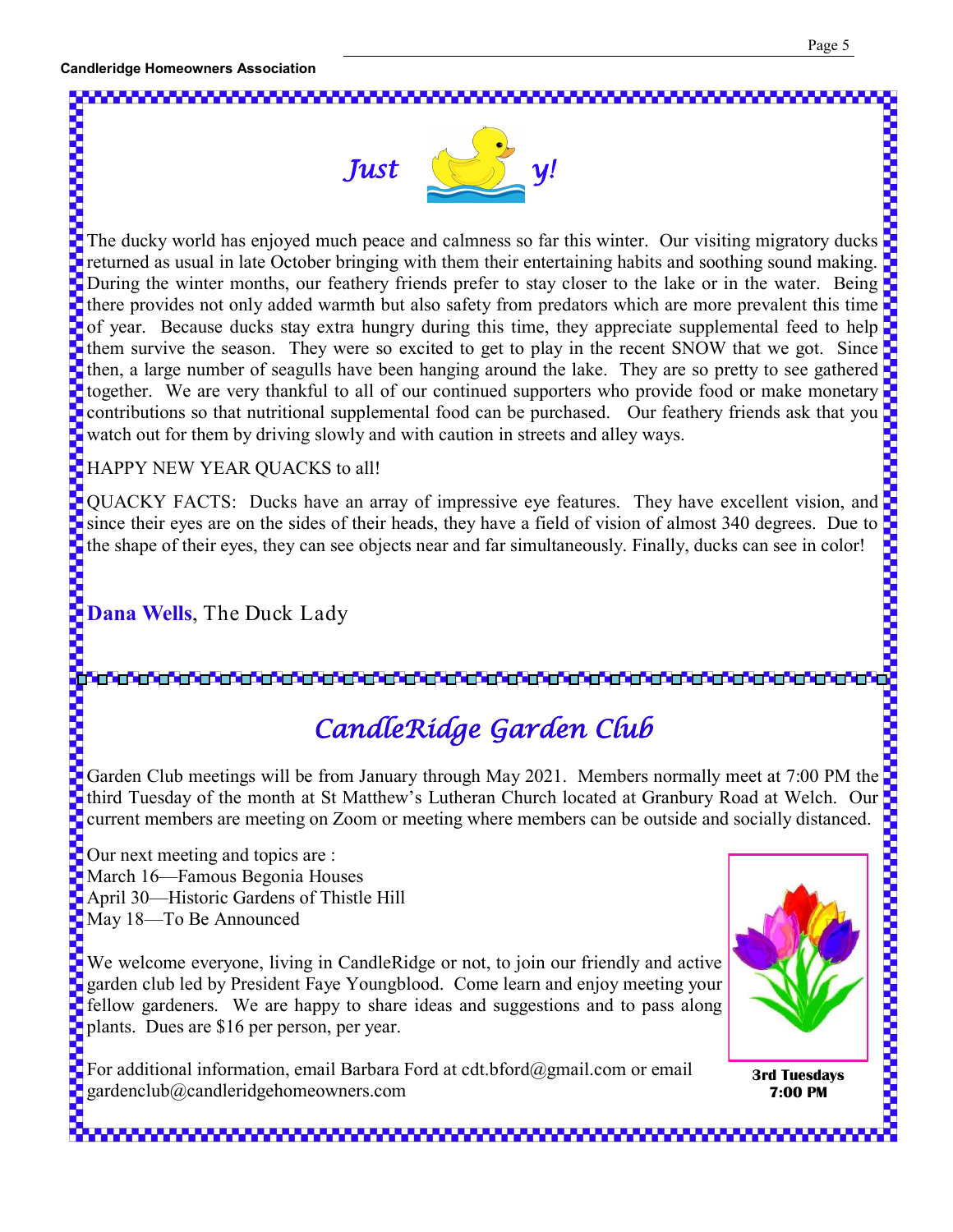

### **Welcome New Neighbors**

On behalf of the CandleRidge Board, I would like to welcome you to our neighborhood. Many of you 信命 may not know that CandleRidge has a non-mandatory Homeowners Association governed by a board of fû volunteer members. Our association is registered with the city of Fort Worth. We have bimonthly board 合命 meetings and have an annual meeting each year for the whole community. I deliver a Welcome Bag to each new homeowner and try to get to meet you. During 2020, I delivered 60 bags to new homeowners. **TO THE** 'nА In the bag will be a form to join the association, information about the area, and a few treats! 信命 命

#### e a **Karen Hunn**

合命 fô

fû ŕ

合命

fin

Ω.

нń

# New Neighbors Chair *Do you have new neighbors?*

# Egret Infestation

All CandleRidge homeowners need to be aware of the destructive Egret infestation that has occurred here for the last two years. If these birds nest in your trees, they will cover your yard, roof, sidewalks, and trees with their excrement, making your home uninhabitable. Be proactive and combat these invasive creatures.



### **Here are some helpful suggestions to keep an invasion away from your property:**

- 1. Trim your trees to reduce the canopy by 30%. Tell your tree trimmer you want an egret trim.
- 2. Install bright shiny streamers and/or the odd eye-looking balloons in your trees.
- 3. Remove all squirrel nests so that you can spot any new egret nests.
- 4. Remove new egret nests before they lay eggs. Nests cannot be removed if there are eggs in them.
- 5. Install water sprinklers with a hose lead in the upper branches of your trees so that you can run the sprinkler if they try to roost there. This is a less expensive and excellent way to get the egrets to leave your property. You may not use this method of dealing with them once egrets they lay eggs.
- 6. Utilize noise making devices such as air canons, air horns, sonic sound wave devices, etc. These will scare them away.
- 7. Watch and warn your neighbors if you see any egrets or their scout birds (blue herons) from now thru February. These scout birds locate the trees that are suitable for egret nesting.
- 8. Most of all, thin out your trees as the egrets like trees that are thick and provide shade.
- 9. Experts in the federal laws protecting these birds are: Rachel Richter, Texas Parks and Wildlife, 972-293-3841 ext. 801 or 972-754-4007. Barry Alexander, City of Fort Worth Animal Care & Control, 817-994-4525 Omar Bocanegra US Fish and Wildlife Services, 817-277-1100 ext. 2211
- 10 Contact a tree trimmer. If you need numbers for companies, contact our president.
- 11. Fort Worth's Animal Care and Control has indicated they will remove nests that do not have eggs.

# Please be vigilant and proactive with this issue.

fû

論

命 論

論

**Ta**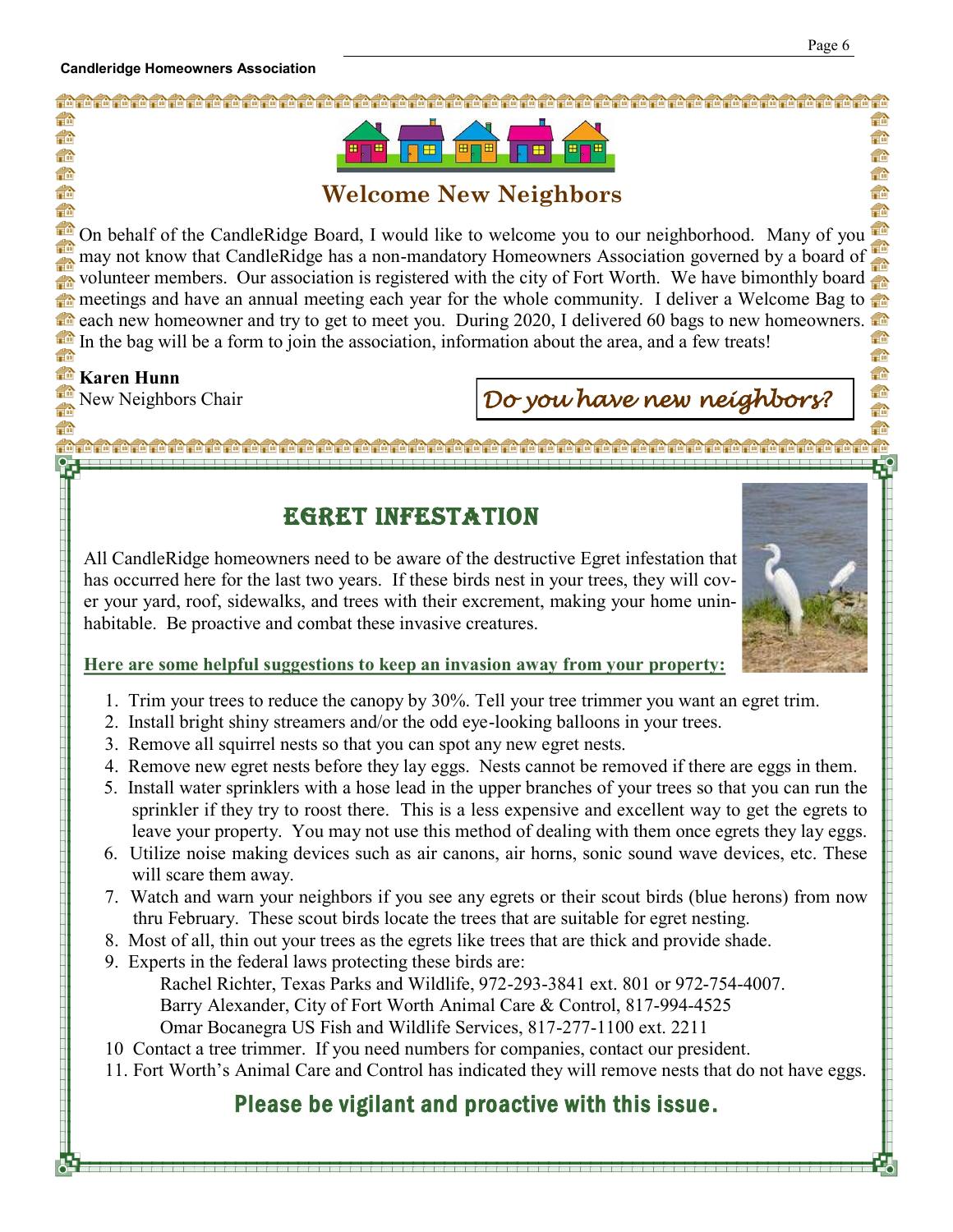**—**

| <b>CandleRidge Homeowners Association Membership Form</b> |  |  |                                                                                |  |
|-----------------------------------------------------------|--|--|--------------------------------------------------------------------------------|--|
| Name: $\qquad \qquad \qquad$                              |  |  |                                                                                |  |
|                                                           |  |  |                                                                                |  |
|                                                           |  |  | Telephone: (Home) (Cell) (Cell) (Other)                                        |  |
| Email address:                                            |  |  |                                                                                |  |
| I am willing to help with:                                |  |  |                                                                                |  |
|                                                           |  |  | Park maintenance Gardening Greeting neighbors Legal Advice (licensed attorney) |  |
|                                                           |  |  | Code Issues COP Program COP Other (indicate position)                          |  |

*The Candleridge Homeowners Association never sells or otherwise shares its membership list. Providing your email address to this form will allow you to receive urgent email updates from CHA. Please complete this form and return it with your annual \$25 dues or \$15 for 65+ Senior households.* 

> **Use PayPal on our website** *www.candleridgehomeowners.com* **or mail checks to: CHA Membership Chairman, P.O. Box 331871, Fort Worth, TX 76163-1871**



# Dues are now due annually at the first of the year!

We want you to join so that you can help fund CandleRidge projects for this year. Dues are either only \$25 per household per year or \$15 per year for Senior Households 65+. Please pay online with PayPal on our website **www.candleridgehomeowners.com,** or mail a check to our membership chair to:

**CHA Membership Chair P.O. Box 331871, Fort Worth, TX 76163-1871**

### **If you haven't joined for 2021, please do so now.**

Aside from efforts to inform you about important news and events for our neighborhood, board members work to keep our neighborhood the great place it is: from Old Glory waiving above French Lake to the beautiful flowers at her feet, from bench painting projects to exercise and playground equipment and smart looking signs, and from maintenance to zoning issues. We regularly keep in touch with the city and other neighborhood associations. Your dues fund these projects, so please join.

> **Thank you, Your Candleridge Board**